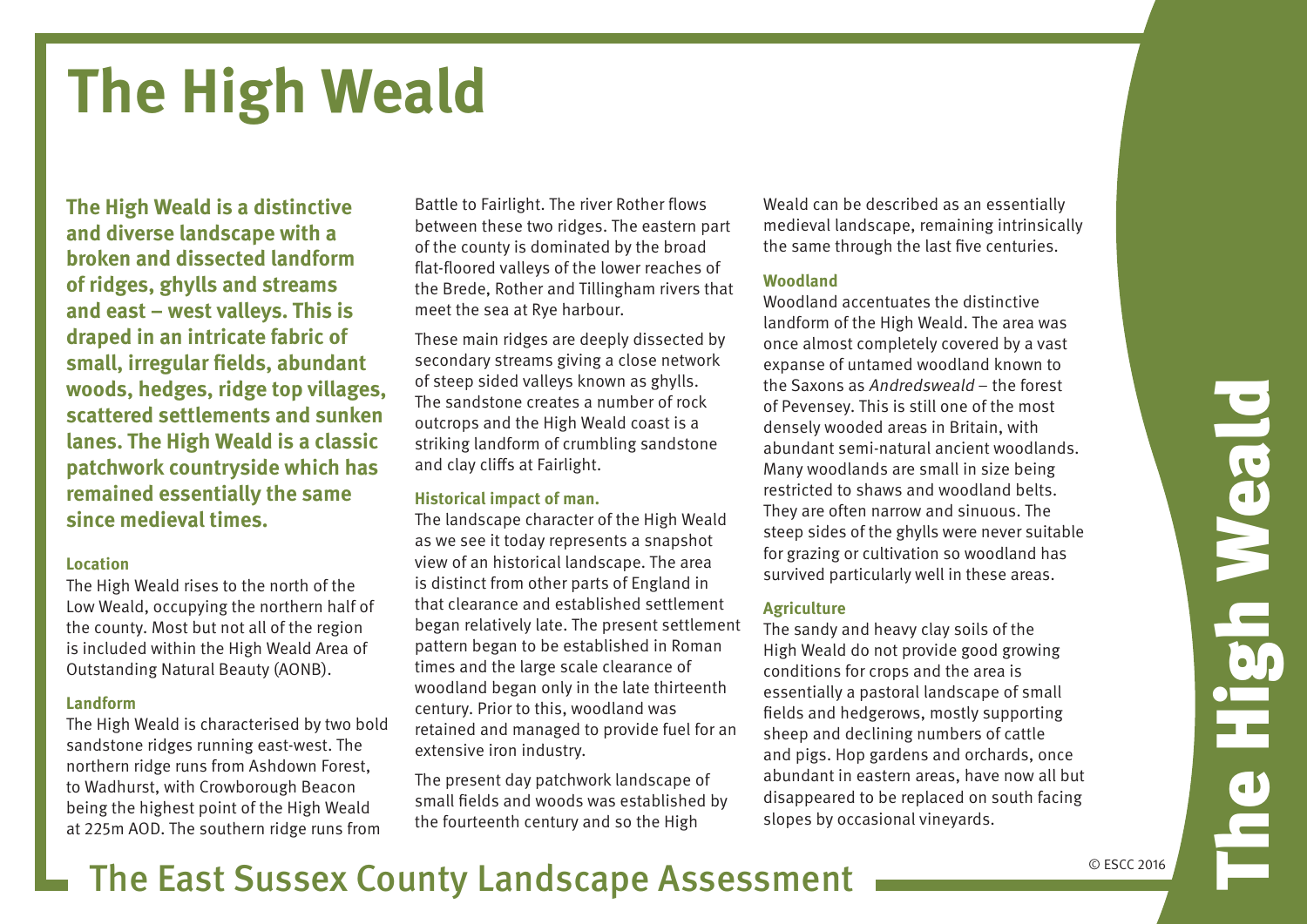# The High Weald Neal den<br>Historia

## **The High Weald**

#### **Other habitats and features**

Heathland once extended across much of the sandstone areas of the High Weald, but it is now mainly restricted to Ashdown Forest – a former royal hunting forest. A few unimproved meadows still survive in the High Weald. These are characterised by a diverse range of plant and associated animal species. Large reservoirs are significant features in the High Weald Landscape.

#### **Settlement Pattern and routeways**

The High Weald has a distinctive settlement pattern – typically small towns, villages and farms occupy the tops of ridges. A view of a distant village on top of a hill, crowned with a church spire is typical of the High Weald. The settlement pattern is dispersed with nearly 40% of the population living in the countryside in individual dwellings or small hamlets.

The main roads also occupy the ridgeways – these are complimented by a system of radiating roads following ancient droveways. They are often deeply sunken and narrow.

#### **Grand Houses, Gardens and Parkland**

The wealth of the iron industry created many grand houses and estates. Many of these have important designed landscapes. Repton was responsible for designs at Bayham Abbey and Heathfield Park and Capability Brown at Ashburnham. There is also a fine parkland at Eridge. The Norman castle of Bodiam dominates the lower valley of the Rother.

#### **Other details**

Local sandstone brick, tile and weatherboarding help to create local diversity as do the very distinctive oast houses of the more eastern parts of the area.

#### **Remoteness**

The intricate topography of ridges and valleys with an abundance of tree cover helps offset the profusion of lanes, settlements and scattered dwellings. The High Weald often feels very secretive and it is possible to experience a remoteness which is increasingly rare within the south east. The main area of remote countryside is to be found in the east of the area, where scattered development, aircraft noise, gentrification and suburbanisation are less in evidence.

#### **Problems, Pressure and change in the High Weald**

#### **Agriculture:**

- Decline in the profitability of farming.
- Land falling out of productive use into amenity and residential use with consequent gentrification and neglect.
- Increased reliance on non land based diversification. Loss of skilled labour.
- • Increased agricultural intensification in other areas has led to landscape change which sometimes results in degradation.

#### **Woodland:**

Woodlands have been affected by:

- • Increased coniferisation
- Fragmentation of woodland habitat
- • Collapsed timber market
- • Decline and neglect of small coppice woodlands and ghyll woodland.
- Rhododendron invasion and deer damage.

#### **Other Landscape features:**

- Loss of characteristic features such as meadows and parkland due to inappropriate management
- Loss of heathland due to lack of grazing. particularly in Ashdown Forest

### The East Sussex County Landscape Assessment

© ESCC 2016